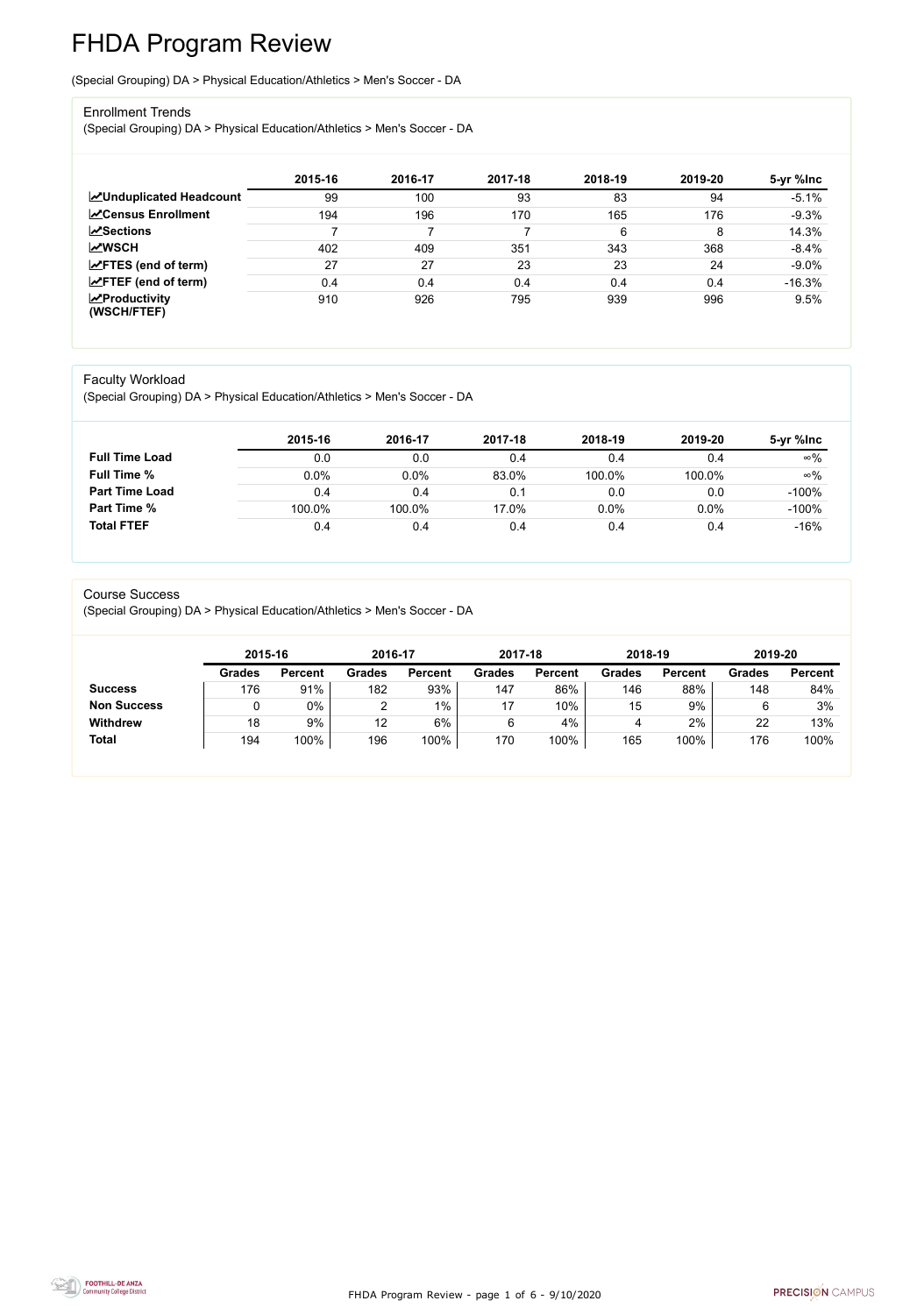FHDA Program Review - page 2 of 6 - 9/10/2020



### Course Success for African American, Latinx, and Filipinx Students

### Course Success for Asian, Native American, Pacific Islander, White, and Decline to State Students

|                    |               | 2015-16        |               | 2016-17        |               | 2017-18        | 2018-19       |                | 2019-20       |                |
|--------------------|---------------|----------------|---------------|----------------|---------------|----------------|---------------|----------------|---------------|----------------|
|                    | <b>Grades</b> | <b>Percent</b> | <b>Grades</b> | <b>Percent</b> | <b>Grades</b> | <b>Percent</b> | <b>Grades</b> | <b>Percent</b> | <b>Grades</b> | <b>Percent</b> |
| <b>Success</b>     | 122           | 90%            | 141           | 95%            | 113           | 84%            | 90            | 89%            | 101           | 83%            |
| <b>Non Success</b> |               | $0\%$          |               | $1\%$          | 16            | 12%            |               | $7\%$          |               | 5%             |
| <b>Withdrew</b>    | 14            | 10%            |               | 5%             | 5             | 4%             | 4             | 4%             | 14            | 12%            |
| <b>Total</b>       | 136           | 100%           | 149           | 100%           | 134           | 100%           | 101           | 100%           | 121           | 100%           |

|                    | 2015-16       |                | 2016-17       |                | 2017-18       |                | 2018-19       |                | 2019-20       |                |
|--------------------|---------------|----------------|---------------|----------------|---------------|----------------|---------------|----------------|---------------|----------------|
|                    | <b>Grades</b> | <b>Percent</b> | <b>Grades</b> | <b>Percent</b> | <b>Grades</b> | <b>Percent</b> | <b>Grades</b> | <b>Percent</b> | <b>Grades</b> | <b>Percent</b> |
| <b>Success</b>     | 54            | 93%            | 41            | 87%            | 34            | 94%            | 56            | 88%            | 47            | 85%            |
| <b>Non Success</b> |               | $0\%$          |               | 2%             |               | 3%             |               | 13%            |               | 0%             |
| <b>Withdrew</b>    |               | 7%             | b             | $11\%$         |               | 3%             |               | 0%             |               | 15%            |
| <b>Total</b>       | 58            | 100%           | 47            | 100%           | 36            | 100%           | 64            | 100%           | 55            | 100%           |
|                    |               |                |               |                |               |                |               |                |               |                |

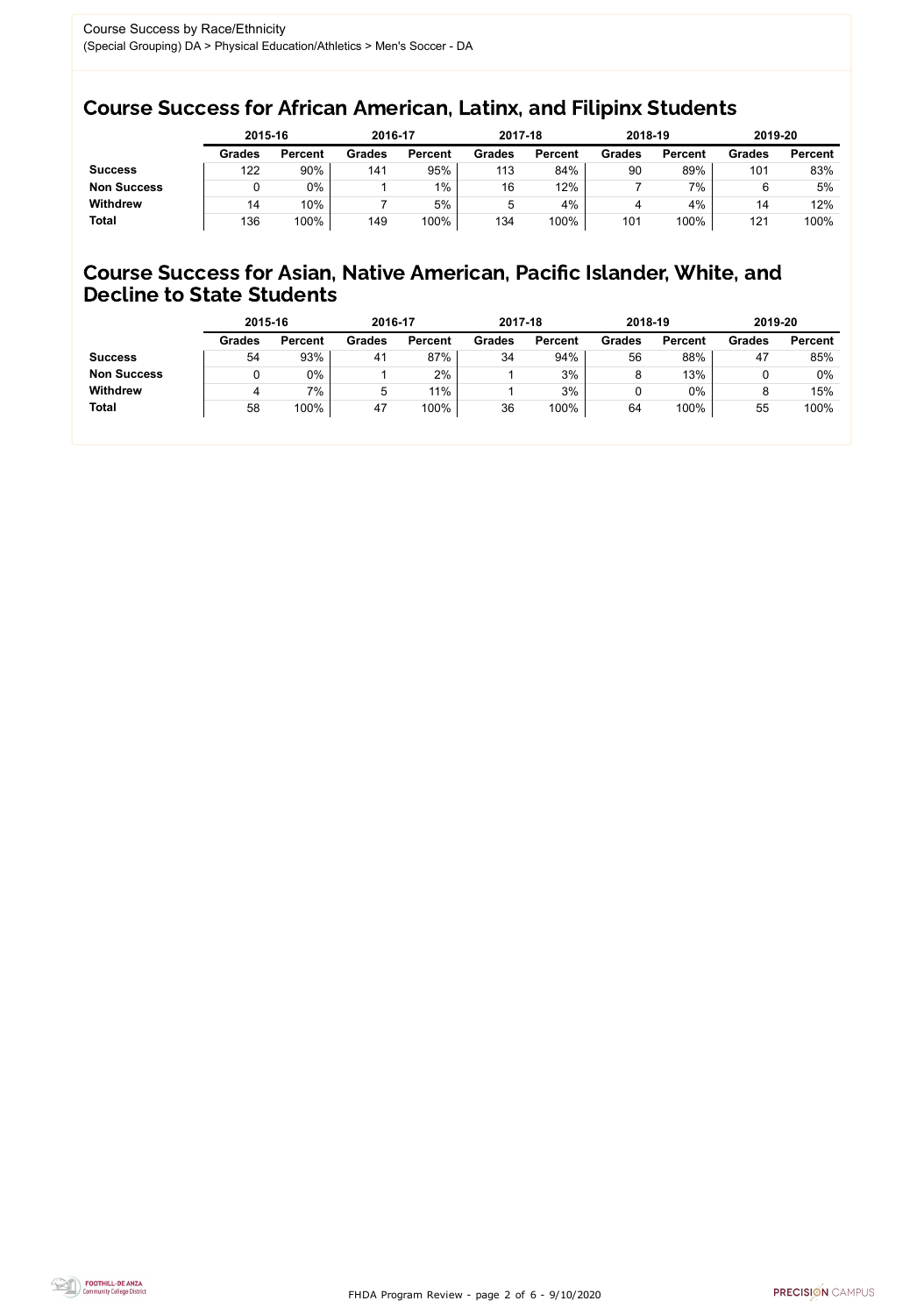FHDA Program Review - page 3 of 6 - 9/10/2020



Some courses may continue to be listed but no longer have data due to renumbering or because the course was not offered in the past five years.



## by Gender

|                     | 2015-16 |                |     | 2016-17        |     | 2017-18        |     | 2018-19        |     | 2019-20        |  |
|---------------------|---------|----------------|-----|----------------|-----|----------------|-----|----------------|-----|----------------|--|
|                     | Enr     | <b>Percent</b> | Enr | <b>Percent</b> | Enr | <b>Percent</b> | Enr | <b>Percent</b> | Enr | <b>Percent</b> |  |
| <b>Male</b>         | 193     | 99%            | 196 | 100%           | 168 | 99%            | 165 | 100%           | 176 | 100%           |  |
| <b>Not Reported</b> |         | $1\%$          |     | 0%             |     | $1\%$          |     | $0\%$          |     | 0%             |  |
| <b>Total</b>        | 194     | 100%           | 196 | '00%           | 170 | 100%           | 165 | 100%           | 176 | 100%           |  |

## by Ethnicity

|                         | 2015-16     |                |     | 2016-17        |     | 2017-18        |                | 2018-19        | 2019-20 |                |
|-------------------------|-------------|----------------|-----|----------------|-----|----------------|----------------|----------------|---------|----------------|
|                         | Enr         | <b>Percent</b> | Enr | <b>Percent</b> | Enr | <b>Percent</b> | Enr            | <b>Percent</b> | Enr     | <b>Percent</b> |
| <b>African American</b> | 20          | 10%            | 12  | 6%             | 16  | 9%             | $\overline{2}$ | $1\%$          | 11      | 6%             |
| Asian                   | 16          | 8%             | 17  | 9%             | 18  | 11%            | 26             | 16%            | 20      | 11%            |
| <b>Filipinx</b>         | 3           | 2%             | 0   | $0\%$          |     | $1\%$          | 0              | $0\%$          |         | $0\%$          |
| Latinx                  | 113         | 58%            | 137 | 70%            | 117 | 69%            | 99             | 60%            | 110     | 63%            |
| <b>Native American</b>  | $\mathbf 0$ | $0\%$          | 0   | 0%             | 0   | $0\%$          | 4              | 2%             | 4       | 2%             |
| <b>Pacific Islander</b> | $\mathbf 0$ | $0\%$          | 0   | $0\%$          | 0   | $0\%$          |                | $1\%$          |         | $0\%$          |
| White                   | 38          | 20%            | 29  | 15%            | 18  | 11%            | 31             | 19%            | 27      | 15%            |
| <b>Decline to State</b> | 4           | 2%             |     | $1\%$          | 0   | $0\%$          | $\overline{2}$ | $1\%$          | 4       | 2%             |
| <b>Total</b>            | 194         | 100%           | 196 | 100%           | 170 | 100%           | 165            | 100%           | 176     | 100%           |

## by Age

|              | 2015-16 |                |     | 2016-17        |     | 2017-18        |     | 2018-19        | 2019-20 |                |
|--------------|---------|----------------|-----|----------------|-----|----------------|-----|----------------|---------|----------------|
|              | Enr     | <b>Percent</b> | Enr | <b>Percent</b> | Enr | <b>Percent</b> | Enr | <b>Percent</b> | Enr     | <b>Percent</b> |
| 19 or less   | 92      | 47%            | 74  | 38%            | 70  | 41%            | 75  | 45%            | 84      | 48%            |
| $20 - 24$    | 100     | 52%            | 118 | 60%            | 96  | 56%            | 88  | 53%            | 86      | 49%            |
| 25-39        |         | $1\%$          |     | 2%             |     | $2\%$          |     | $1\%$          |         | 3%             |
| $40 +$       |         | 0%             |     | 0%             |     | $0\%$          |     | $0\%$          |         | $1\%$          |
| <b>Total</b> | 194     | 100%           | 196 | 100%           | 170 | 100%           | 165 | 100%           | 176     | 100%           |

## by Education Level

|                           | 2015-16 |                |     | 2016-17        |     | 2017-18        |     | 2018-19        | 2019-20 |                |
|---------------------------|---------|----------------|-----|----------------|-----|----------------|-----|----------------|---------|----------------|
|                           | Enr     | <b>Percent</b> | Enr | <b>Percent</b> | Enr | <b>Percent</b> | Enr | <b>Percent</b> | Enr     | <b>Percent</b> |
| <b>Bachelor or higher</b> |         | $1\%$          |     | 0%             |     | $1\%$          |     | $0\%$          |         | $0\%$          |
| <b>Associate</b>          |         | $1\%$          | 5   | 3%             |     | 0%             |     | $0\%$          |         | $1\%$          |
| <b>HS/Equivalent</b>      | 183     | 94%            | 177 | 90%            | 163 | 96%            | 159 | 96%            | 170     | 97%            |
| <b>All Other</b>          | 8       | 4%             | 14  | 7%             | 6   | 4%             |     | 4%             |         | 3%             |
| <b>Total</b>              | 194     | 100%           | 196 | 100%           | 170 | 100%           | 165 | 100%           | 176     | 100%           |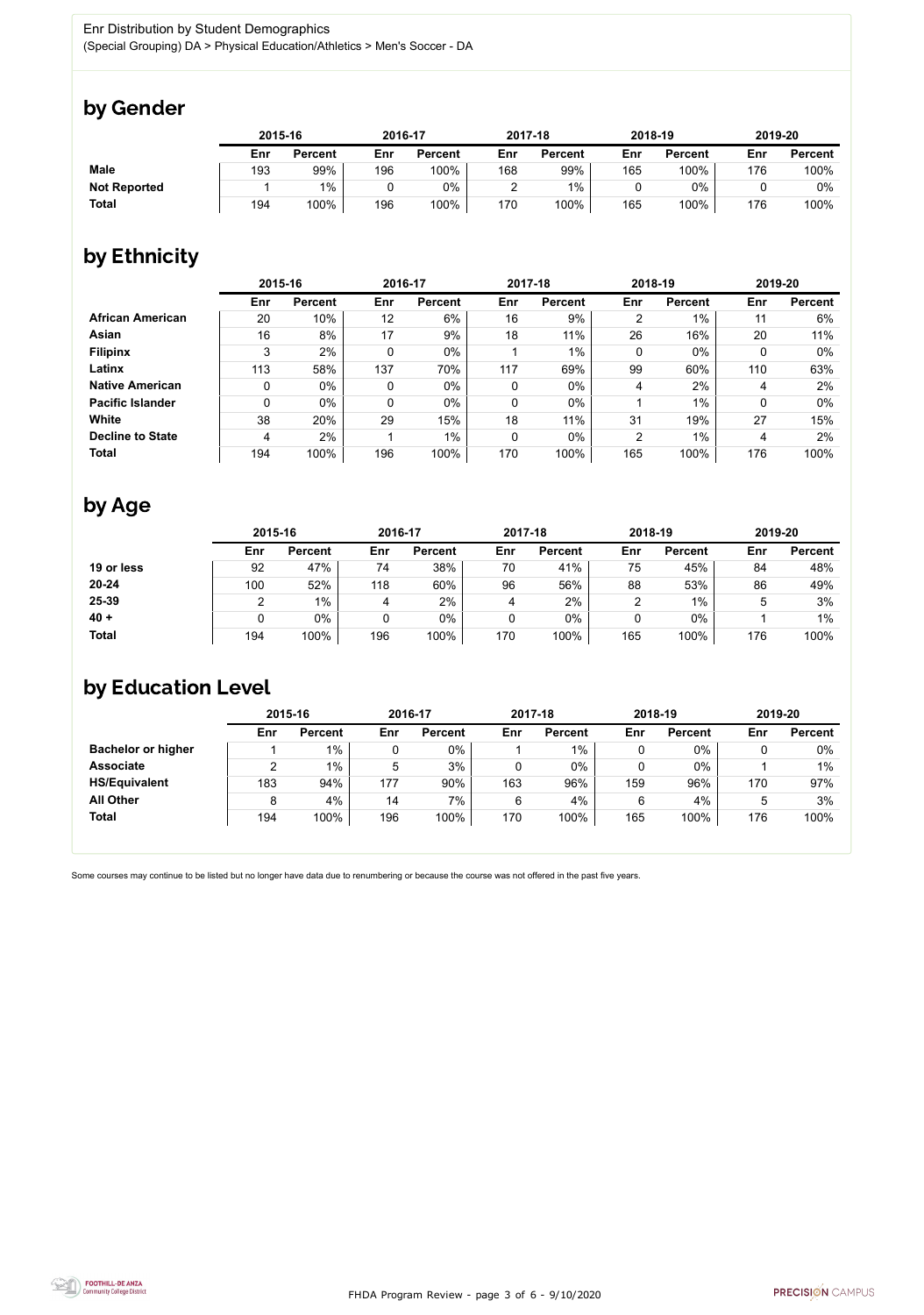FHDA Program Review - page 4 of 6 - 9/10/2020



#### Success Rates by Gender (Special Grouping) DA > Physical Education/Athletics > Men's Soccer - DA

|                     | 2019-20        |                |                    |                |                 |                |               |                |  |  |  |  |  |
|---------------------|----------------|----------------|--------------------|----------------|-----------------|----------------|---------------|----------------|--|--|--|--|--|
|                     | <b>Success</b> |                | <b>Non Success</b> |                | <b>Withdrew</b> |                | <b>Total</b>  |                |  |  |  |  |  |
|                     | <b>Grades</b>  | <b>Percent</b> | <b>Grades</b>      | <b>Percent</b> | <b>Grades</b>   | <b>Percent</b> | <b>Grades</b> | <b>Percent</b> |  |  |  |  |  |
| <b>Male</b>         | 148            | 84%            | 6                  | 3%             | 22              | 13%            | 176           | 100%           |  |  |  |  |  |
| <b>Not Reported</b> |                | N/A            |                    | N/A            |                 | N/A            |               | 100%           |  |  |  |  |  |
| <b>All</b>          | 148            | 84%            | 6                  | 3%             | 22              | 13%            | 176           | 100%           |  |  |  |  |  |

|                     | 2018-19       |                                      |               |                |               |                 |               |                |  |  |  |  |  |
|---------------------|---------------|--------------------------------------|---------------|----------------|---------------|-----------------|---------------|----------------|--|--|--|--|--|
|                     |               | <b>Non Success</b><br><b>Success</b> |               |                |               | <b>Withdrew</b> | <b>Total</b>  |                |  |  |  |  |  |
|                     | <b>Grades</b> | <b>Percent</b>                       | <b>Grades</b> | <b>Percent</b> | <b>Grades</b> | <b>Percent</b>  | <b>Grades</b> | <b>Percent</b> |  |  |  |  |  |
| <b>Male</b>         | 146           | 88%                                  | 15            | 9%             |               | 2%              | 165           | 100%           |  |  |  |  |  |
| <b>Not Reported</b> |               | N/A                                  |               | N/A            |               | N/A             |               | 100%           |  |  |  |  |  |
| All                 | 146           | 88%                                  | 15            | 9%             |               | 2%              | 165           | 100%           |  |  |  |  |  |

|                     | 2017-18       |                                      |               |                |               |                 |               |                |  |  |  |  |
|---------------------|---------------|--------------------------------------|---------------|----------------|---------------|-----------------|---------------|----------------|--|--|--|--|
|                     |               | <b>Non Success</b><br><b>Success</b> |               |                |               | <b>Withdrew</b> | <b>Total</b>  |                |  |  |  |  |
|                     | <b>Grades</b> | <b>Percent</b>                       | <b>Grades</b> | <b>Percent</b> | <b>Grades</b> | <b>Percent</b>  | <b>Grades</b> | <b>Percent</b> |  |  |  |  |
| <b>Male</b>         | 145           | 86%                                  | 17            | 10%            | 6             | 4%              | 168           | 100%           |  |  |  |  |
| <b>Not Reported</b> |               | 100%                                 |               | 0%             |               | $0\%$           |               | 100%           |  |  |  |  |
| <b>All</b>          | 147           | 86%                                  | 17            | 10%            | 6             | 4%              | 170           | 100%           |  |  |  |  |

|                     | 2016-17                                                                 |                |               |                |               |                |               |                |  |
|---------------------|-------------------------------------------------------------------------|----------------|---------------|----------------|---------------|----------------|---------------|----------------|--|
|                     | <b>Total</b><br><b>Withdrew</b><br><b>Non Success</b><br><b>Success</b> |                |               |                |               |                |               |                |  |
|                     | <b>Grades</b>                                                           | <b>Percent</b> | <b>Grades</b> | <b>Percent</b> | <b>Grades</b> | <b>Percent</b> | <b>Grades</b> | <b>Percent</b> |  |
| <b>Male</b>         | 182                                                                     | 93%            |               | $1\%$          | 12            | 6%             | 196           | 100%           |  |
| <b>Not Reported</b> |                                                                         | N/A            |               | N/A            |               | N/A            |               | 100%           |  |
| All                 | 182                                                                     | 93%            | -             | $1\%$          | 12            | 6%             | 196           | 100%           |  |

|                     | 2015-16                                                                 |                |               |                |               |                |               |                |  |
|---------------------|-------------------------------------------------------------------------|----------------|---------------|----------------|---------------|----------------|---------------|----------------|--|
|                     | <b>Withdrew</b><br><b>Total</b><br><b>Non Success</b><br><b>Success</b> |                |               |                |               |                |               |                |  |
|                     | <b>Grades</b>                                                           | <b>Percent</b> | <b>Grades</b> | <b>Percent</b> | <b>Grades</b> | <b>Percent</b> | <b>Grades</b> | <b>Percent</b> |  |
| <b>Male</b>         | 176                                                                     | 91%            |               | 0%             |               | 9%             | 193           | 100%           |  |
| <b>Not Reported</b> |                                                                         | 0%             |               | 0%             |               | 100%           |               | 100%           |  |
| All                 | 176                                                                     | 91%            | 0             | 0%             | 18            | 9%             | 194           | 100%           |  |

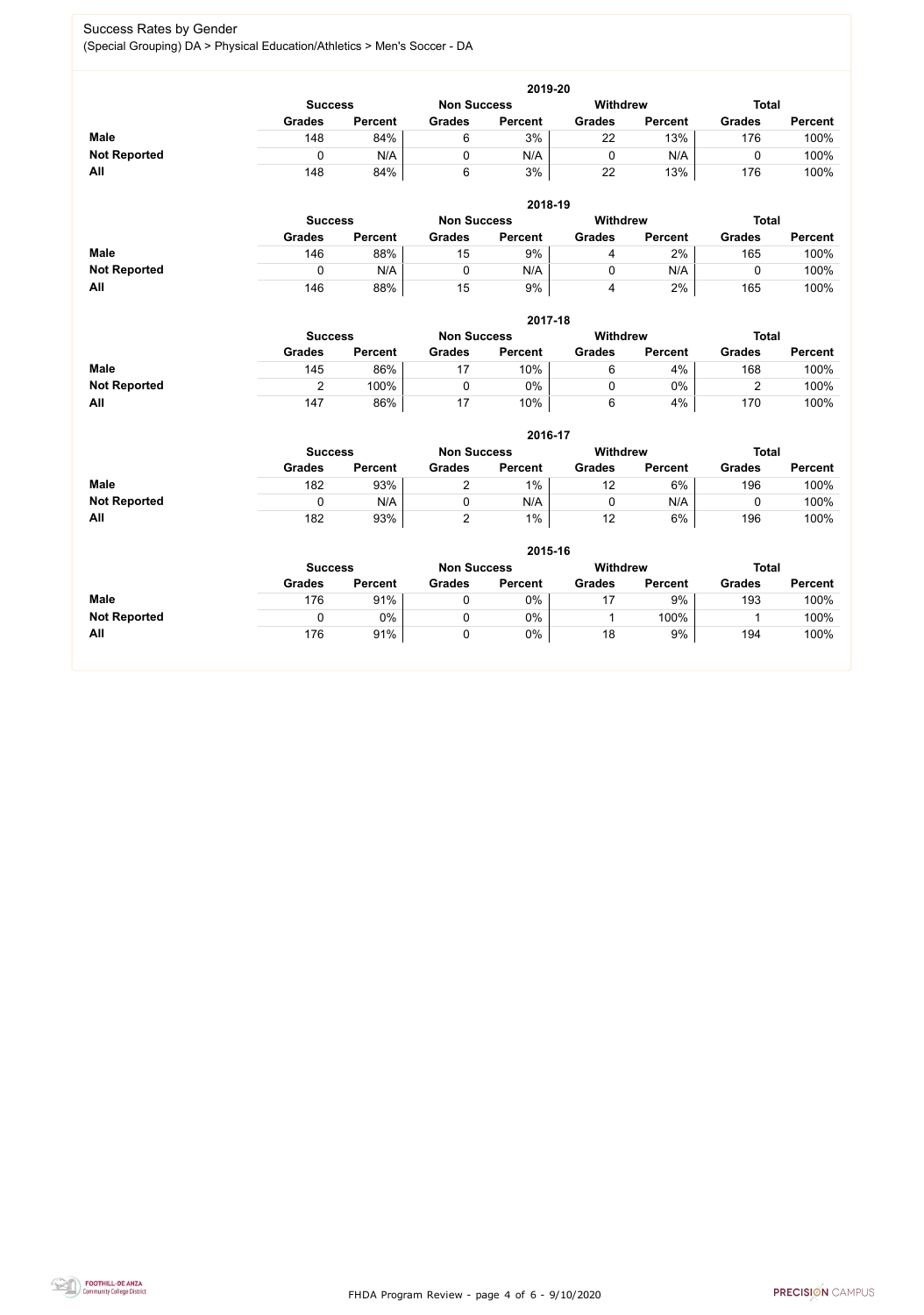FHDA Program Review - page 5 of 6 - 9/10/2020



#### Success Rates by Age (Special Grouping) DA > Physical Education/Athletics > Men's Soccer - DA

|            | 2019-20        |                    |               |                 |               |                |               |                |  |
|------------|----------------|--------------------|---------------|-----------------|---------------|----------------|---------------|----------------|--|
|            | <b>Success</b> | <b>Non Success</b> |               | <b>Withdrew</b> |               | <b>Total</b>   |               |                |  |
|            | <b>Grades</b>  | <b>Percent</b>     | <b>Grades</b> | <b>Percent</b>  | <b>Grades</b> | <b>Percent</b> | <b>Grades</b> | <b>Percent</b> |  |
| 19 or less |                | 85%                | 5             | 6%              | 8             | 10%            | 84            | 100%           |  |
| 20-24      | 73             | 85%                |               | $1\%$           | 12            | 14%            | 86            | 100%           |  |
| 25-39      |                | 60%                |               | 0%              | 2             | 40%            | 5             | 100%           |  |
| $40 +$     |                | 100%               |               | 0%              | 0             | $0\%$          |               | 100%           |  |
| <b>All</b> | 148            | 84%                | 6             | 3%              | 22            | 13%            | 176           | 100%           |  |

|            | 2018-19                              |                |               |                |                 |                |               |                |  |
|------------|--------------------------------------|----------------|---------------|----------------|-----------------|----------------|---------------|----------------|--|
|            | <b>Non Success</b><br><b>Success</b> |                |               |                | <b>Withdrew</b> |                | <b>Total</b>  |                |  |
|            | <b>Grades</b>                        | <b>Percent</b> | <b>Grades</b> | <b>Percent</b> | <b>Grades</b>   | <b>Percent</b> | <b>Grades</b> | <b>Percent</b> |  |
| 19 or less | 66                                   | 88%            | 8             | 11%            |                 | $1\%$          | 75            | 100%           |  |
| $20 - 24$  | 78                                   | 89%            |               | 8%             | 3               | 3%             | 88            | 100%           |  |
| 25-39      | າ                                    | 100%           |               | $0\%$          | 0               | $0\%$          |               | 100%           |  |
| $40 +$     | 0                                    | N/A            |               | N/A            | 0               | N/A            |               | 100%           |  |
| All        | 146                                  | 88%            | 15            | 9%             | 4               | 2%             | 165           | 100%           |  |

|            |                                                                         |                |               | 2017-18        |               |                |               |                |  |
|------------|-------------------------------------------------------------------------|----------------|---------------|----------------|---------------|----------------|---------------|----------------|--|
|            | <b>Withdrew</b><br><b>Total</b><br><b>Non Success</b><br><b>Success</b> |                |               |                |               |                |               |                |  |
|            | <b>Grades</b>                                                           | <b>Percent</b> | <b>Grades</b> | <b>Percent</b> | <b>Grades</b> | <b>Percent</b> | <b>Grades</b> | <b>Percent</b> |  |
| 19 or less | 60                                                                      | 86%            | 9             | 13%            |               | 1%             | 70            | 100%           |  |
| $20 - 24$  | 83                                                                      | 86%            | 8             | 8%             | 5             | 5%             | 96            | 100%           |  |
| 25-39      | 4                                                                       | 100%           | 0             | 0%             | 0             | $0\%$          | 4             | 100%           |  |
| $40 +$     |                                                                         | N/A            | 0             | N/A            | 0             | N/A            | ν             | 100%           |  |
| All        | 147                                                                     | 86%            | 17            | 10%            | 6             | 4%             | 170           | 100%           |  |

|            |                |                    |               | 2016-17         |               |                |               |                |
|------------|----------------|--------------------|---------------|-----------------|---------------|----------------|---------------|----------------|
|            | <b>Success</b> | <b>Non Success</b> |               | <b>Withdrew</b> |               | <b>Total</b>   |               |                |
|            | <b>Grades</b>  | <b>Percent</b>     | <b>Grades</b> | <b>Percent</b>  | <b>Grades</b> | <b>Percent</b> | <b>Grades</b> | <b>Percent</b> |
| 19 or less | 67             | 91%                | ⌒             | 3%              | 5             | 7%             | 74            | 100%           |
| $20 - 24$  | 112            | 95%                |               | 0%              | 6             | 5%             | 118           | 100%           |
| 25-39      | 3              | 75%                |               | 0%              |               | 25%            | 4             | 100%           |
| $40 +$     | 0              | N/A                |               | N/A             |               | N/A            |               | 100%           |
| All        | 182            | 93%                | ⌒             | $1\%$           | 12            | 6%             | 196           | 100%           |

|            |                                                                         |                |               | 2015-16        |               |                |               |                |
|------------|-------------------------------------------------------------------------|----------------|---------------|----------------|---------------|----------------|---------------|----------------|
|            | <b>Withdrew</b><br><b>Total</b><br><b>Non Success</b><br><b>Success</b> |                |               |                |               |                |               |                |
|            | <b>Grades</b>                                                           | <b>Percent</b> | <b>Grades</b> | <b>Percent</b> | <b>Grades</b> | <b>Percent</b> | <b>Grades</b> | <b>Percent</b> |
| 19 or less | 83                                                                      | 90%            |               | $0\%$          | 9             | 10%            | 92            | 100%           |
| $20 - 24$  | 91                                                                      | 91%            |               | $0\%$          | 9             | 9%             | 100           | 100%           |
| 25-39      | າ                                                                       | 100%           |               | $0\%$          |               | $0\%$          | 2             | 100%           |
| $40 +$     |                                                                         | N/A            |               | N/A            |               | N/A            |               | 100%           |
| <b>All</b> | 176                                                                     | 91%            |               | $0\%$          | 18            | 9%             | 194           | 100%           |